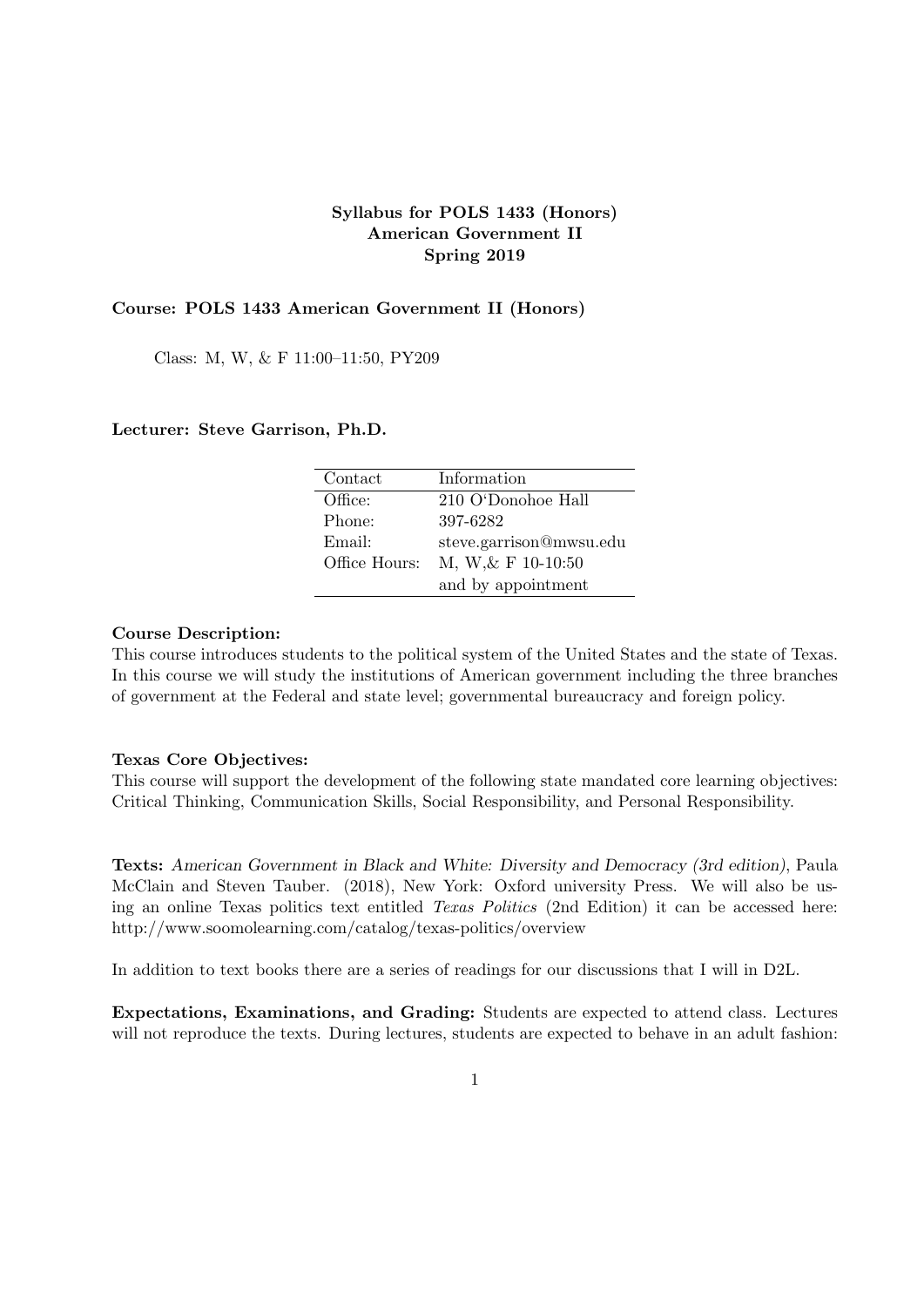i.e. no note passing, punching, kissing, kicking or other juvenile behavior. Disrespectful behavior towards other students or the teacher will not be tolerated and will result in your removal from the class. Also, please turn cellular phones off during class. Most importantly, there are absolutely no firearms in the classroom. There will be two inclass exams and a final exam. The format of each is short answer questions and identification of key terms. The highest grading scale will be 90 (A), 80 (B), 70 (C), and 60 (D). If for any reason you should have to miss a test or assignment you must inform the instructor prior to the time of the test and proper documentation is required for any makeup test. The privilege of additional work will not be granted.

Since this is an honors course students will also complete a research project. This project is designed to allow students to pursue a political issue relating to their area of study or interest. Additional requirements and details will be presented at the beginning of the course, including due dates. Throughout the semester we will devote several class periods to discussion of some contemporary political events. In order to engage in thoughtful discussions it is imperative that students begin paying attention to some reliable news source, such as National Public Radio, Newshour (PBS), CNN, FOXNEWS, MSNBC, The New York Times, USA Today, Dallas Morning News, Austin American Statesman, Washington Post or any variety of reputable news sources. Separate discussion readings will be posted in D2L to guide these discussions. Students are expected to participate in classroom discussion and will be graded on their participation.

#### **Grading:**

| Activity                       | Grade  |
|--------------------------------|--------|
| First Examination:             | 20%    |
| First Examination:             | 20%    |
| Final Exam:                    | 20%    |
| Research Project Paper:        | 20%    |
| Research Project Presentation: | 10%    |
| Classroom Participation:       | $10\%$ |

**Disability Policy:** Any student in this course who has a disability that may preclude demonstrating fully his or her abilities should contact me as soon as possible. We will discuss the accommodations necessary to ensure full participation and to facilitate education.

**Plagiarism:** I take plagiarism very seriously and will check your work. By enrolling in this course, the student expressly grants MSU a "limited right" in all intellectual property created by the student for the purpose of this course. The "limited right" shall include but shall not be limited to the right to reproduce the student's work product in order to verify originality and authenticity, for educational purposes. The University's *minimum penalty* for cheating or plagiarism is *a failure of*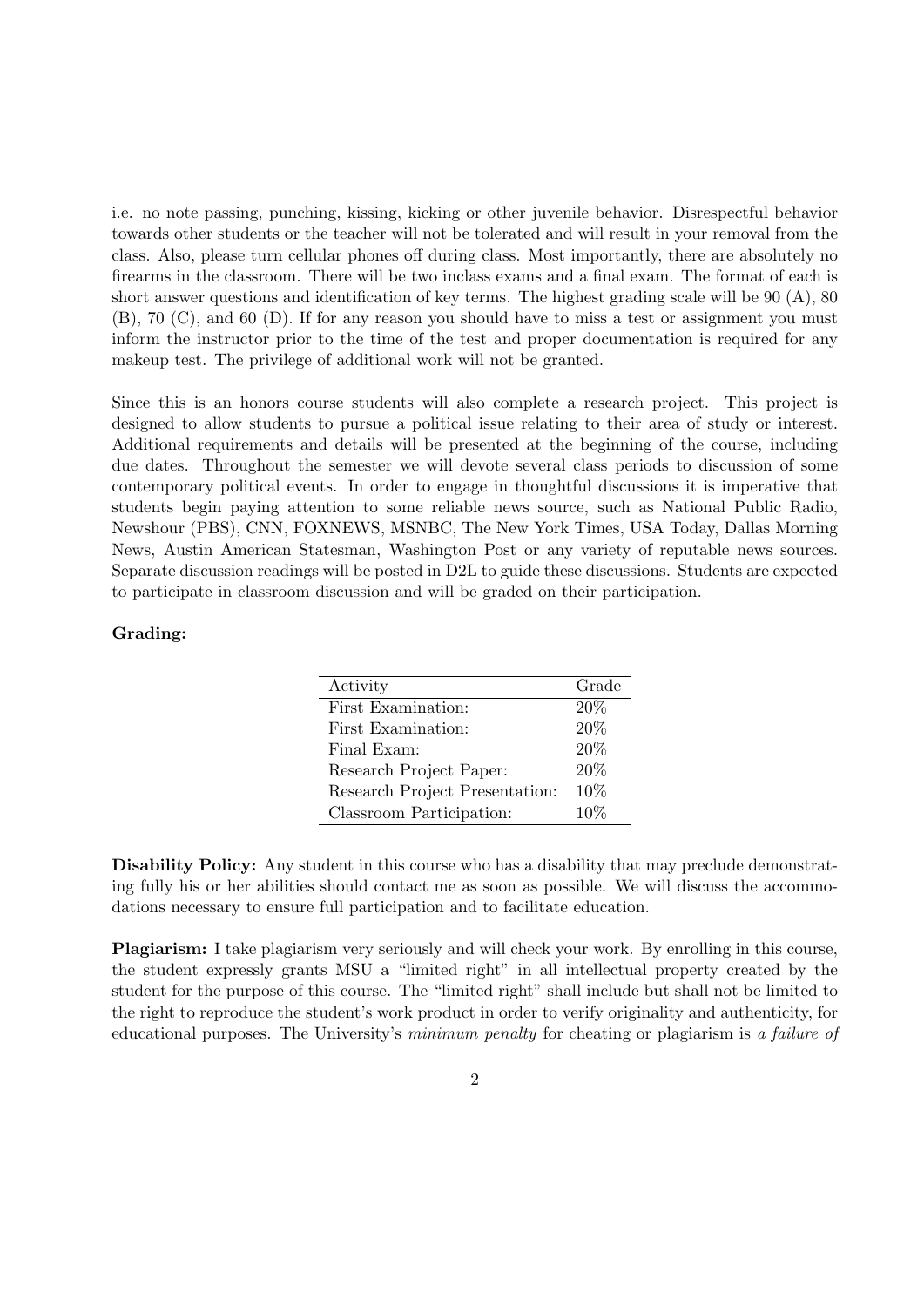*assignment*. Cheating or plagiarism can lead to expulsion from the university. If you have questions about original work, please consult the Student Handbook Code of Student Conduct section 10.

*Calendar* The following course schedule represents the schedule of readings and topics for the course. The reading assignments are located under the date and topic. Student's should read the assigned readings prior to class. The instructor reserves the right to change the schedule.

Note: the following key applies to the reading schedule. MT = McClain and Tauber. *American Government in Black and White*. TP = *Texas Politics*

# **Course Schedule**

## **Section I: Introduction & Equality in America**

## **January 14: Introduction**

*•* Syllabus

### **January 16 & 18: Civil Liberties**

*•* MT Chapter Four

### **January 21: Martin Luther King Holiday**

*•* No Class

#### **January 23 & 25: Civil Rights as a Social Movement**

• MT Chapter 12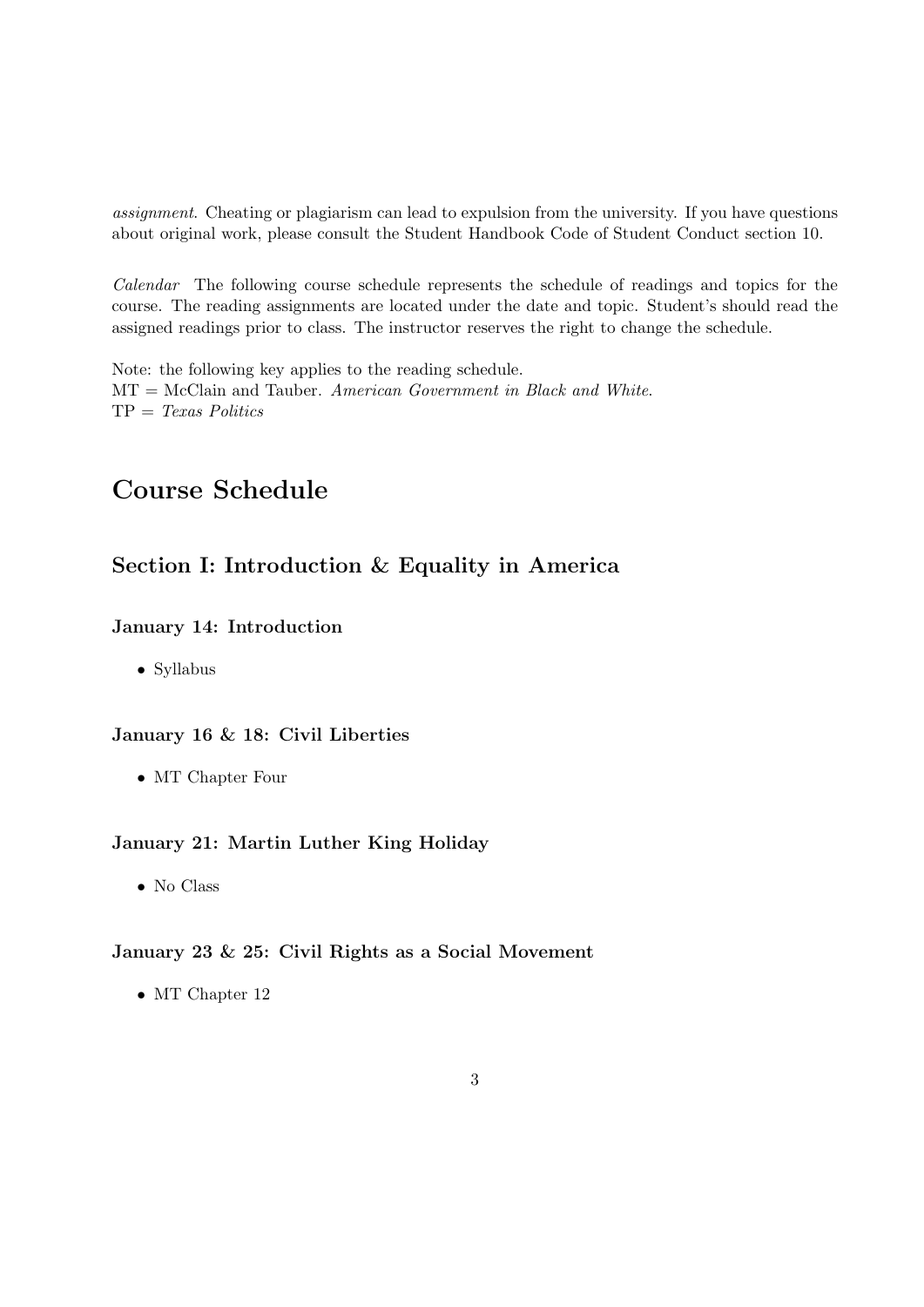### **January 28 & 30: Civil Rights**

*•* MT Chapter Five

**February 1: Discussion I: Steve King**

*•* D2L

## **Section II: American Institutions**

#### **February 4 & 6: US President**

*•* MT Chapter Seven

#### **February 8: Discussion II: Independent Counsel Investigation**

*•* D2L

#### **February 11 & 13: Texas Governor**

*•* TP Chapter Six

#### **February 15: Discussion III: Border Security**

*•* D2L

## **February 18 & 20: US Congress**

*•* MT Chapter Six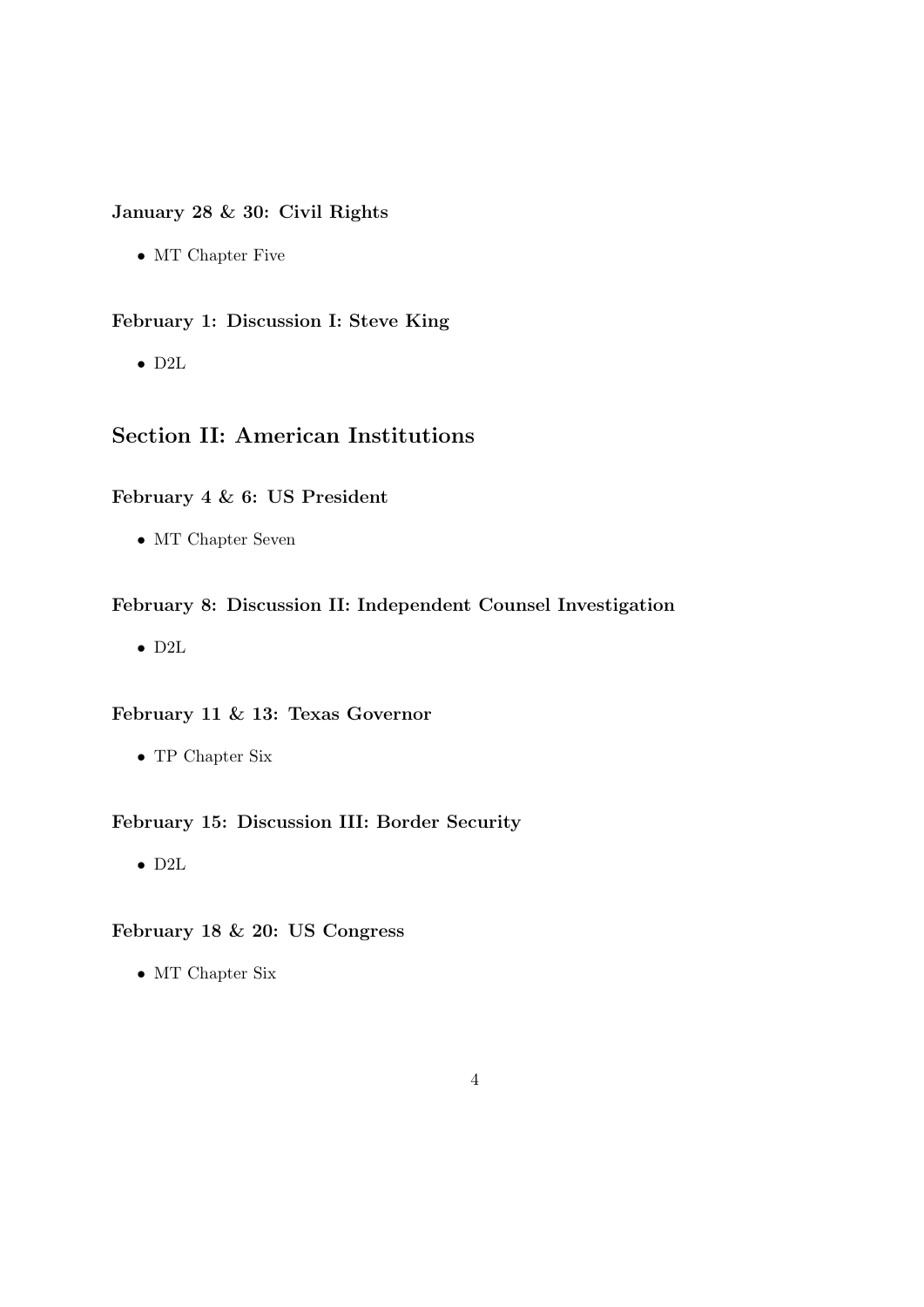#### **February 22: Discussion IV: Budgetary Crisis**

*•* D2L

#### **February 25 & 27: Texas Legislature**

*•* TP Chapters Three and Four

#### **March 1: Exam One**

*•* Study Guide One

## **March 4 & 6: US Judiciary**

*•* MT Chapter Nine

#### **March 8: Discussion V: The Health Care Challenge**

*•* D2L

### **March 11 & 13: TX Judiciary**

*•* TP Chapter Seven

#### **March 15: Discussion VI: Recycling & Water Usage**

*•* D2L

### **March 18, 20 & 22: Spring Break**

*•* No Class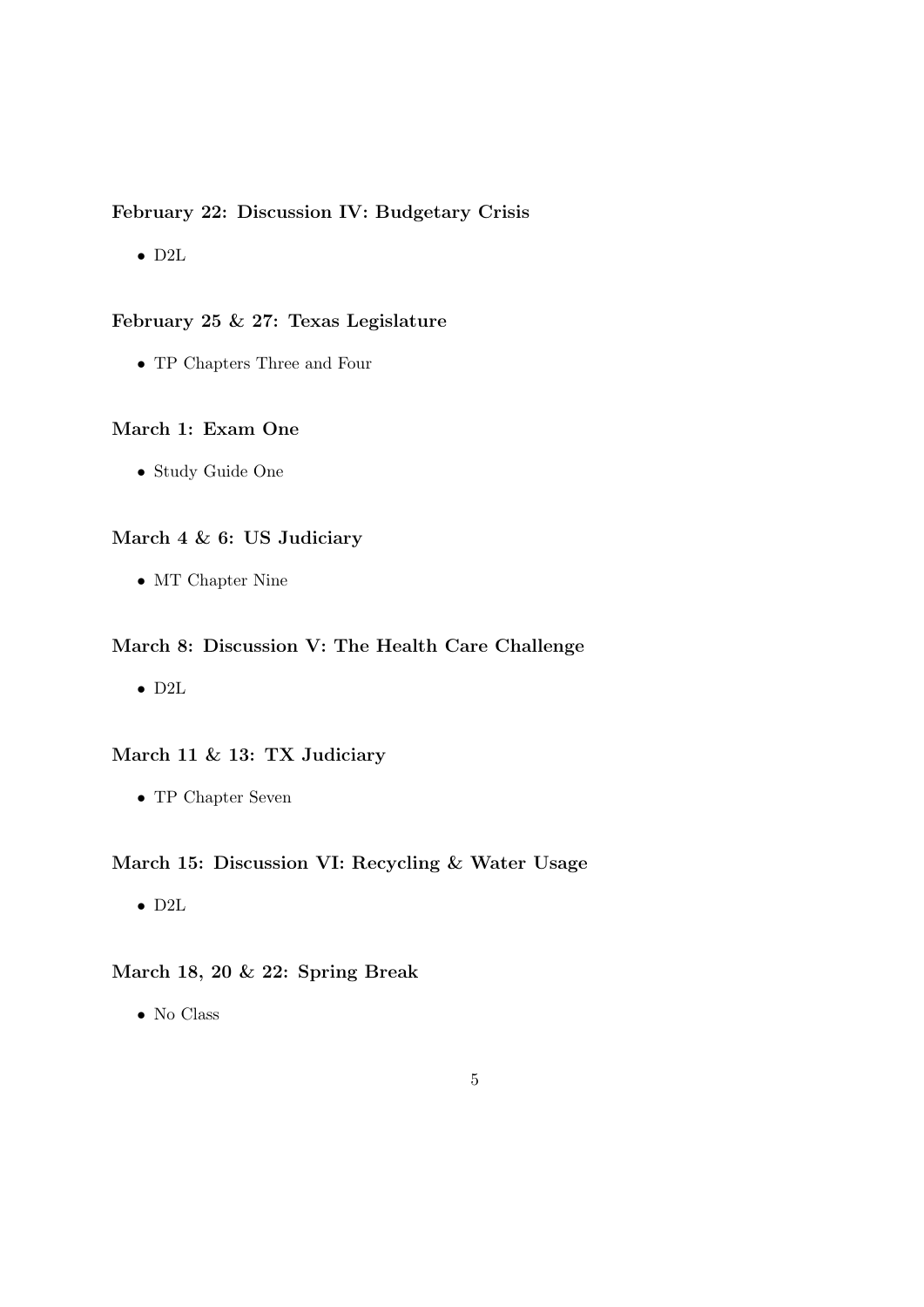## **Section III: Implementing Policy**

## **March 25 & 27: The Bureaucracy**

*•* MT Chapter Eight

#### **March 29: Discussion VII: Opioid Crisis**

*•* D2L

#### **April 1: Project Update**

*•* Individual Meetings

#### **April 3: Review for Exam**

*•* Catch up

#### **April 5: Exam Two**

*•* Study Guide Two

#### **April 8 & 10: Economic Policy**

*•* Kollman, Ken. 2017. "Economic Policy" in The American Political System

#### **April 12 & 15: Foreign Policy**

*•* Kollman, Ken. 2017. "Foreign Policy" in The American Political System